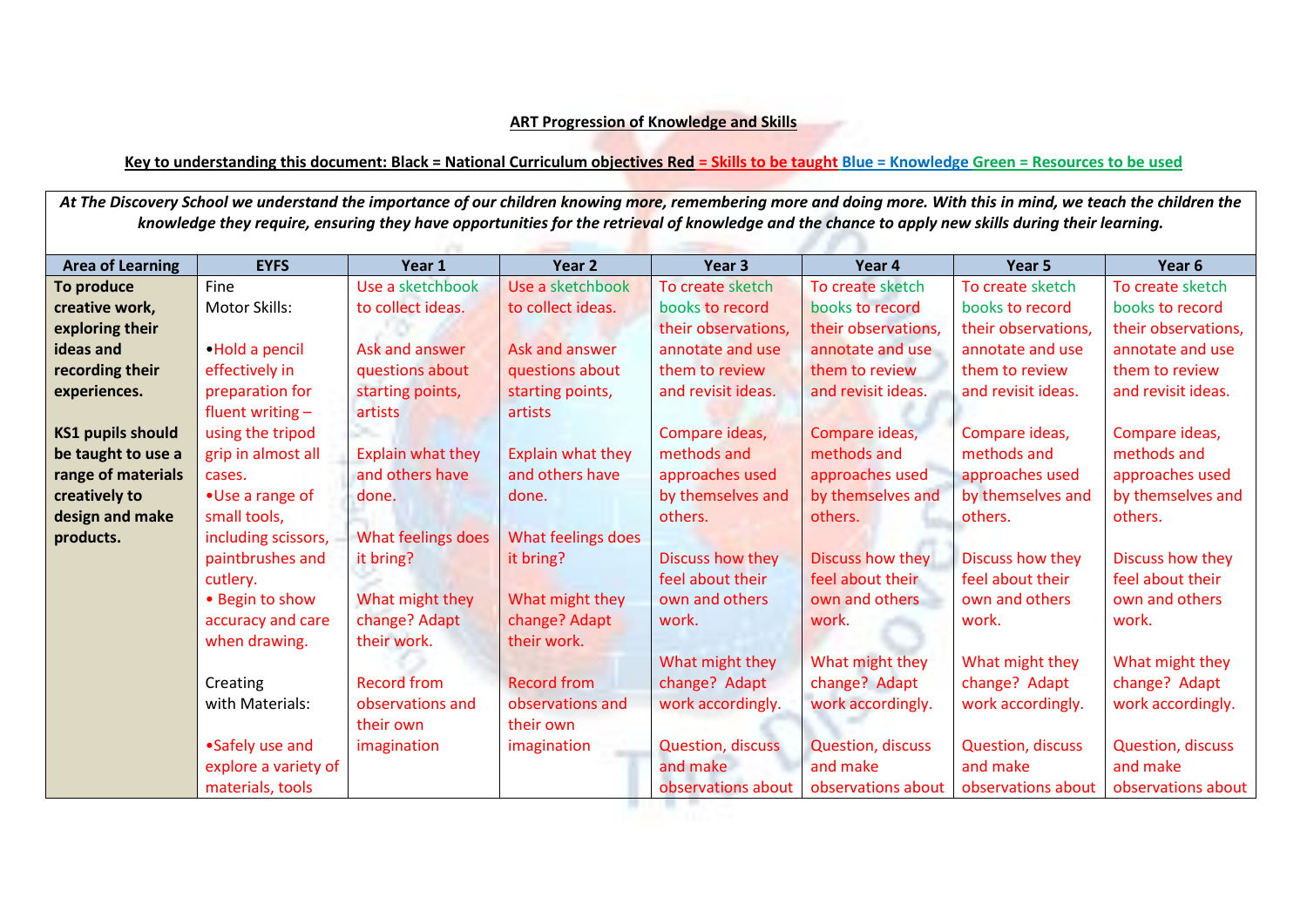|                          | and techniques,    |                         |                        | starting                | starting                | starting                | starting               |
|--------------------------|--------------------|-------------------------|------------------------|-------------------------|-------------------------|-------------------------|------------------------|
|                          | experimenting      |                         |                        | points/artists and      | points/artists and      | points/artists and      | points/artists and     |
|                          | with colour,       |                         |                        | artworks.               | artworks.               | artworks.               | artworks.              |
|                          | design, texture,   |                         |                        |                         |                         |                         |                        |
|                          | form and function. |                         |                        |                         |                         |                         |                        |
|                          | •Share their       |                         |                        |                         |                         |                         |                        |
|                          | creations,         |                         |                        |                         |                         |                         |                        |
|                          | explaining the     |                         |                        |                         |                         |                         |                        |
|                          | process they have  |                         |                        |                         |                         |                         |                        |
|                          | used.              |                         |                        |                         |                         |                         |                        |
| <b>DRAWING</b>           |                    | Use a variety of        | <b>Experiment with</b> | <b>Make marks using</b> | To make marks           | Use different           | <b>Experiment with</b> |
| <b>KS1 pupils should</b> |                    | drawing tools $-$       | tools and surfaces     | different drawing       | and lines with a        | media to make           | wet media to make      |
| be taught to use         |                    | crayon, chalk,          | $ie - using soft$      | $implements - oil$      | wide range of           | marks and lines in      | marks, lines,          |
| drawing to               |                    | pencil, felt tips,      | pastels, chalks,       | pastels, charcoal,      | drawing                 | $dry$ media $-$ digital | patterns, textures,    |
| develop and share        |                    | poster paints to        | pencil, colouring      | acrylic paint,          | implements, chalk       | mark making,            | shapes $-$ ink, dye,   |
| their ideas,             |                    | make marks. (e.g.       | pencils, poster        | pencils                 | pastels, pencils,       | pencil, charcoal, oil   | marbling, acrylic      |
| experiences and          |                    | in the style of         | paint - on the         |                         | fine liners, felt tips, | pastels, chalks,        | and watercolour        |
| imagination.             |                    | <b>Jackson Pollock)</b> | playground, on         | <b>Experiment with</b>  | watercolour paint       | wax crayons             | paint, chalk pastels   |
| <b>KS1 pupils should</b> |                    |                         | card, fabrics,         | different grades of     | and watercolour         |                         |                        |
| be taught to             |                    |                         | pastel paper and       | pencil, cross           | pencils                 | <b>Explore colour</b>   | Produce accurate       |
| develop a wide           |                    |                         | wood (look at          | hatching, blending      |                         | mixing and              | drawings from          |
| range of art and         |                    |                         | texture and            |                         | Apply and use           | blending with           | observation and        |
| design techniques        |                    |                         | pattern)               | <b>Use different</b>    | simple pattern and      | acrylic paint,          | use tonal contrast     |
| in using colour,         |                    |                         |                        | grades of pencil to     | texture to a            | coloured pencils        | in drawings            |
| pattern, texture,        |                    |                         |                        | apply tone to 2         | drawing                 |                         |                        |
| line, shape, form        |                    |                         |                        | dimensional             |                         | Apply the effect of     | Use mixed media        |
| and space.               |                    |                         |                        | drawings to show        |                         | light on objects        | in artworks using a    |
|                          |                    |                         |                        | form                    |                         | from different          | combination of         |
| <b>KS2 Pupils should</b> |                    |                         |                        |                         |                         | directions to show      | areas taught $-$       |
| be taught to             |                    |                         | Draw lines from        | <b>Create textures</b>  | Show an                 | light and shadow        | print, ink, paint,     |
| improve their            |                    |                         | observations           | with different          | awareness of            |                         | etc use pattern        |
| mastery of art and       |                    | Draw light and          |                        | drawing                 | objects that have a     | Begin to use            | and texture            |
| design techniques,       |                    | dark lines (tone)       |                        | implements,             | third dimension by      | perspective in          |                        |
|                          |                    |                         |                        |                         |                         |                         |                        |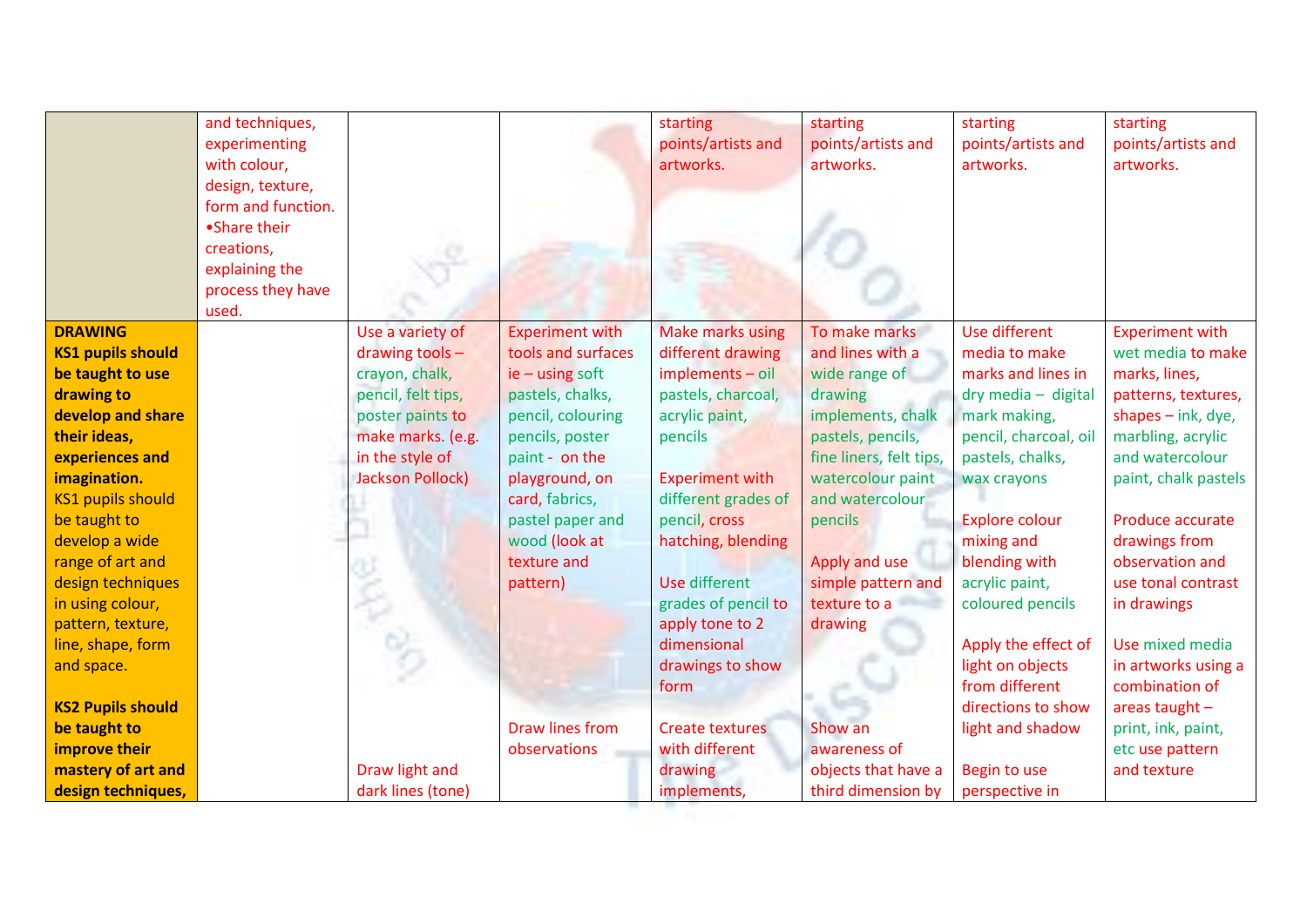| including drawing<br>with a range of<br>materials. | <b>Create rubbings</b><br>(texture)<br>Observe and draw<br>shapes.<br>Observe and draw<br>patterns. | Draw the gaps<br>(draw shapes in<br>between objects) | pencil, oil pastels,<br>charcoal, wax<br>crayons, acrylic<br>paint | applying tone<br>using soft pastels,<br>watercolour, pencil | work using a single<br>foci point and<br>horizon | Develop an<br>awareness of<br>composition, scale,<br>proportion,<br>foreground,<br>middle ground,<br>back ground.<br>Scale up and down<br>images. |
|----------------------------------------------------|-----------------------------------------------------------------------------------------------------|------------------------------------------------------|--------------------------------------------------------------------|-------------------------------------------------------------|--------------------------------------------------|---------------------------------------------------------------------------------------------------------------------------------------------------|
| <b>COLOUR</b>                                      | <b>Experiment with</b><br>colours                                                                   | <b>Describe colours</b><br>using the                 | <b>Recap primary</b><br>colours and                                | Make, tints, tones<br>and shades on                         | Identify and use<br>complementary                | Mix and match<br>colours to create                                                                                                                |
| <b>KS1 pupils should</b>                           |                                                                                                     | terminology tint                                     | secondary colours                                                  | colour strips using                                         | and contrasting                                  | light, thinking                                                                                                                                   |
| be taught to use                                   | <b>Mix primary</b>                                                                                  | and shade                                            |                                                                    | acrylic paint and                                           | colours using                                    | about direction of                                                                                                                                |
| painting to                                        | colours to make                                                                                     |                                                      | Make tertiary                                                      | watercolour.                                                | different media-                                 | light and its effect                                                                                                                              |
| develop their                                      | secondary colours                                                                                   | Make as many                                         | colours - create                                                   |                                                             | acrylic paint, oil                               | on images                                                                                                                                         |
| ideas, experiences                                 | (poster paint)                                                                                      | tints as possible                                    | colour wheels                                                      | Compare                                                     | pastels etc                                      |                                                                                                                                                   |
| and imagination.                                   | Name primary and                                                                                    | using poster paint                                   | using acrylic paint                                                | watercolour and                                             |                                                  | Use different                                                                                                                                     |
| <b>KS1 pupils should</b>                           | secondary colours                                                                                   | mixed with white                                     |                                                                    | acrylic tints, tones                                        |                                                  | media to create                                                                                                                                   |
| be taught to                                       |                                                                                                     | poster paint                                         | <b>Experiment with</b>                                             | and shades.                                                 | Use a variety of                                 | tints, tones, shade                                                                                                                               |
| develop a wide                                     |                                                                                                     |                                                      | paint and oil                                                      |                                                             | tools to create                                  | mood and                                                                                                                                          |
| range of art and                                   | <b>Apply colour</b>                                                                                 | Darken colours                                       | pastels.                                                           | Use tints, tones                                            | texture, wax resist,                             | atmosphere - ink,                                                                                                                                 |
| design techniques                                  | (poster paint) with                                                                                 | using black poster                                   |                                                                    | and shades in their                                         | glue, sand etc                                   | acrylic and                                                                                                                                       |
| in using colour,                                   | different tools -                                                                                   | paint to create                                      | <b>Experiment with</b>                                             | work.                                                       |                                                  | watercolour paint,                                                                                                                                |
| pattern, texture,                                  | brushes, rollers,                                                                                   | shades.                                              | effects and                                                        |                                                             |                                                  | soft chalk pastels                                                                                                                                |
| line, shape, form                                  | fingers etc                                                                                         |                                                      | textures - dotting,                                                |                                                             |                                                  | and chalk                                                                                                                                         |
| and space.                                         |                                                                                                     | Collect, sort and                                    | scratching,                                                        |                                                             |                                                  |                                                                                                                                                   |
|                                                    | <b>Create repeating</b>                                                                             | match colours to                                     | splashing, using                                                   |                                                             |                                                  | <b>Identify how</b>                                                                                                                               |
| <b>KS2 Pupils should</b>                           | patterns with                                                                                       | create an image                                      | acrylic paint, wax                                                 |                                                             |                                                  | colour can portray                                                                                                                                |
| be taught to                                       | poster paint,                                                                                       | (collages)                                           | crayons, oil pastels                                               |                                                             |                                                  | emotion and use                                                                                                                                   |
| improve their                                      | crayon, chalk or                                                                                    |                                                      |                                                                    |                                                             |                                                  | this in their own                                                                                                                                 |
| mastery of art and                                 | felt tips.                                                                                          |                                                      |                                                                    |                                                             |                                                  | artwork                                                                                                                                           |
| design techniques,                                 |                                                                                                     |                                                      |                                                                    |                                                             |                                                  |                                                                                                                                                   |
|                                                    |                                                                                                     |                                                      |                                                                    |                                                             |                                                  |                                                                                                                                                   |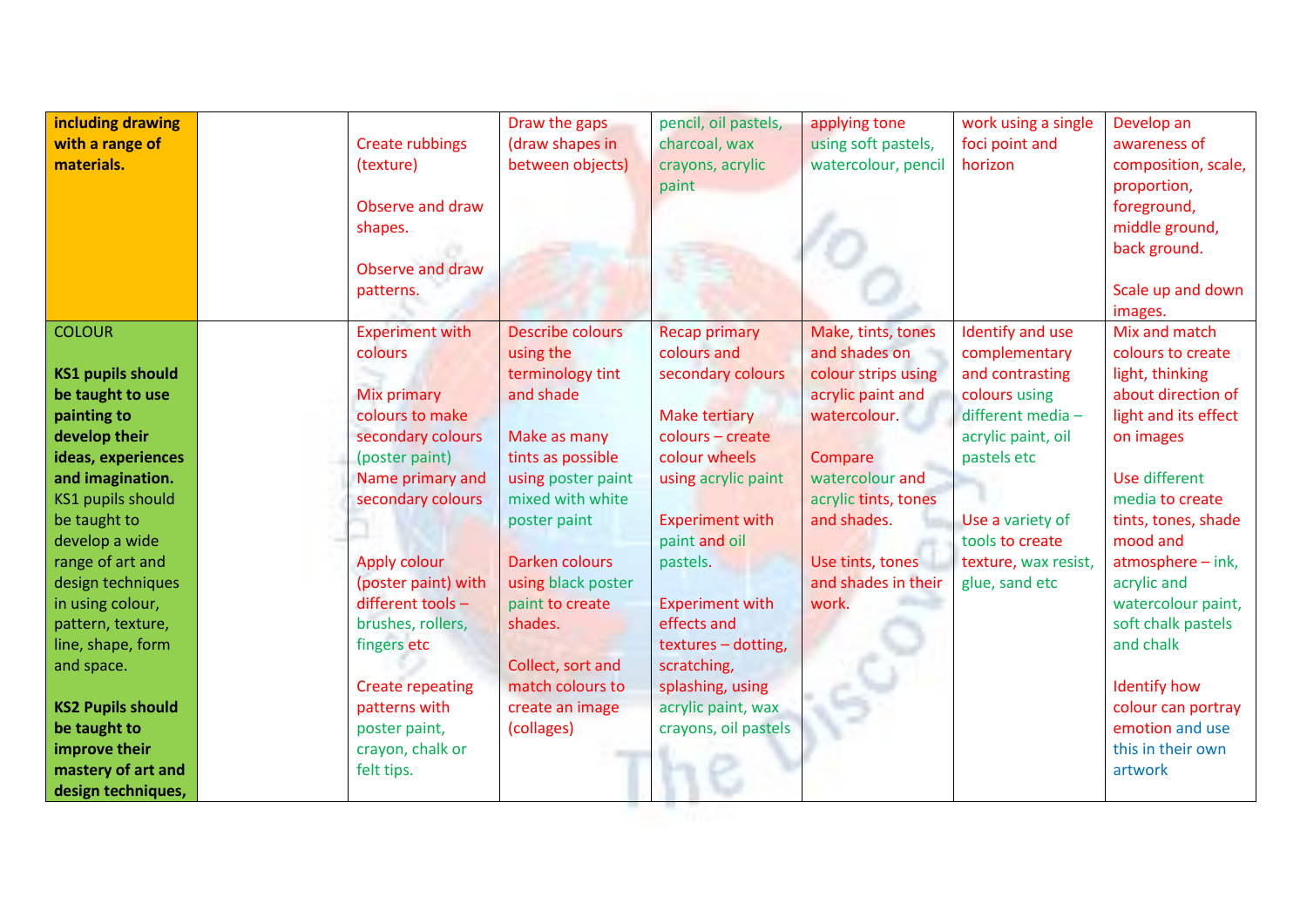| including painting<br>with a range of<br>materials.                                                                                                                                                                                                                                                                    |                                                                                                                                        |                                                                                                                                                                                    |                                                                                                                                |                                                                                              |                                                                                                                                 |                                                                                                                                    |
|------------------------------------------------------------------------------------------------------------------------------------------------------------------------------------------------------------------------------------------------------------------------------------------------------------------------|----------------------------------------------------------------------------------------------------------------------------------------|------------------------------------------------------------------------------------------------------------------------------------------------------------------------------------|--------------------------------------------------------------------------------------------------------------------------------|----------------------------------------------------------------------------------------------|---------------------------------------------------------------------------------------------------------------------------------|------------------------------------------------------------------------------------------------------------------------------------|
| <b>SCULPTURE</b><br><b>KS1 pupils should be</b><br>taught to use<br>sculpture to develop<br>and share their<br>ideas, experiences<br>and imagination.<br><b>KS2 Pupils should be</b><br>taught to improve<br>their mastery of art<br>and design<br>techniques,<br>including sculpture<br>with a range of<br>materials. |                                                                                                                                        | <b>Explore sculpture</b><br>of malleable<br>materials and<br>manipulate<br>malleable<br>materials for a<br>purpose - mod<br>rock and pipe<br>cleaner sculptures<br>and paper mache |                                                                                                                                | Shape, form,<br>model and<br>construct<br>malleable and rigid<br>$materials - clay$<br>tiles |                                                                                                                                 | Shape, form,<br>model and join<br>using malleable<br>and rigid materials<br>- wire/junk<br>modelling, paper,<br>card and mod rock. |
| <b>PRINTING</b><br>KS1 pupils should be<br>taught to develop a<br>wide range of<br>art/design<br>techniques using<br>colour, pattern,<br>texture, line, shape,<br>form and space.                                                                                                                                      | <b>Create repeating</b><br>patterns using a<br>range of man<br>made and natural<br>objects (fingers,<br>sponges, food,<br>leaves, etc) |                                                                                                                                                                                    | <b>Experiment with</b><br>mono printing.<br><b>Create repeating</b><br>patterns using<br>impressed print-<br>press print tiles |                                                                                              | Print with two<br>overlays using an<br>impressed print -<br>lino cut<br><b>Experiment with</b><br>relief prints using<br>string |                                                                                                                                    |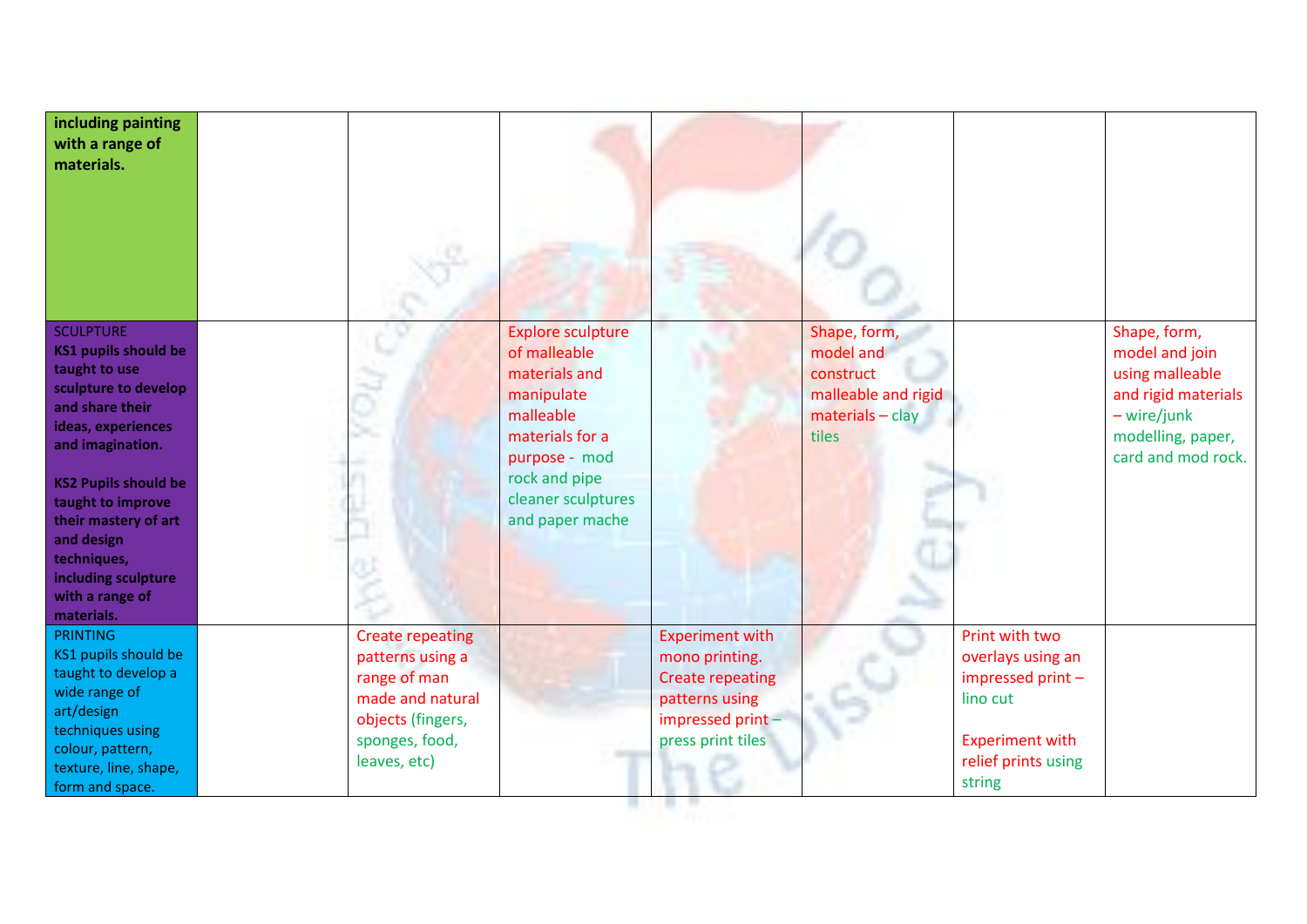| <b>KS2 Pupils should be</b><br>taught to improve<br>their mastery of art/<br>design techniques,<br>including drawing<br>and painting with a<br>range of materials.<br><b>KS1 pupils should</b><br>be taught about<br>the work of a<br>range of artists,<br>craft makers and<br>designers,<br>describing the<br>differences and<br>similarities<br>between different<br>practices and<br>disciplines, making<br>links to their own<br>work.<br><b>KS2 - Pupils should</b><br>be taught about<br>great ARTISTS,<br><b>ARCHITECTS AND</b><br><b>DESIGNERS IN</b> | Piet Mondrian-<br>impressionist<br>Dutch painter<br><b>Vincent Van Gogh</b><br>$-$ impressionist<br>artist Dutch<br>Henri Matisse-<br><b>French artist</b> | Observe and<br>recognise patterns<br>in the environment<br><b>Esther Mahlangu</b><br>(South African<br>artist)<br><b>Andy Goldsworthy</b><br>- English sculptor<br>Paul Klee -<br>German/Swiss<br>painter | Alberto Giacometti<br>- surrealist art<br><b>Swiss</b><br>Henri Rouseaux -<br>post impressionist<br>French<br>Pablo Picasso-<br>cubist artist<br>Spanish | Jackson Pollock -<br>American painter<br>abstract art<br>Roy Lichtenstein-<br>American pop<br>artist<br><b>Wassily Kandinsky</b><br>- Russian artist | Amedeo<br>Modigliani-<br>Italian artist<br><b>Hokusai</b><br>(Japanese printer<br>and artist)<br>Andy Warholl-<br>American artist | M.C. Escher<br>(graphic artist)<br>repeating pattern<br>Ted Harrison-<br>landscape artist<br>Canadian<br>Claude Monet -<br>French painter | Clyde Bango (wire<br>sculptor artist<br>Zimbabwean)<br><b>Banksy - English</b><br>street artist<br>Nikki Farquharson<br>- British modern<br>artist |
|---------------------------------------------------------------------------------------------------------------------------------------------------------------------------------------------------------------------------------------------------------------------------------------------------------------------------------------------------------------------------------------------------------------------------------------------------------------------------------------------------------------------------------------------------------------|------------------------------------------------------------------------------------------------------------------------------------------------------------|-----------------------------------------------------------------------------------------------------------------------------------------------------------------------------------------------------------|----------------------------------------------------------------------------------------------------------------------------------------------------------|------------------------------------------------------------------------------------------------------------------------------------------------------|-----------------------------------------------------------------------------------------------------------------------------------|-------------------------------------------------------------------------------------------------------------------------------------------|----------------------------------------------------------------------------------------------------------------------------------------------------|
| <b>HISTORY</b>                                                                                                                                                                                                                                                                                                                                                                                                                                                                                                                                                |                                                                                                                                                            |                                                                                                                                                                                                           |                                                                                                                                                          |                                                                                                                                                      |                                                                                                                                   |                                                                                                                                           |                                                                                                                                                    |
| <b>Key Vocabulary</b>                                                                                                                                                                                                                                                                                                                                                                                                                                                                                                                                         |                                                                                                                                                            | Tone<br>Texture<br>Pattern<br>Primary colours<br>Secondary colours                                                                                                                                        | Texture<br>Pattern<br>Tint<br>Shade<br>Malleable                                                                                                         | Pencil grade<br><b>Tertiary colours</b><br>Two dimensional<br>Form<br>Mono-print                                                                     | Pattern<br><b>Texture</b><br>Three dimensional<br>Tint<br>Tone                                                                    | Dry media<br>Light and shadow<br>Perspective<br>Foci/focal point                                                                          | Wet media<br>Tonal contrast<br>Mixed media<br>Composition<br>Scale                                                                                 |